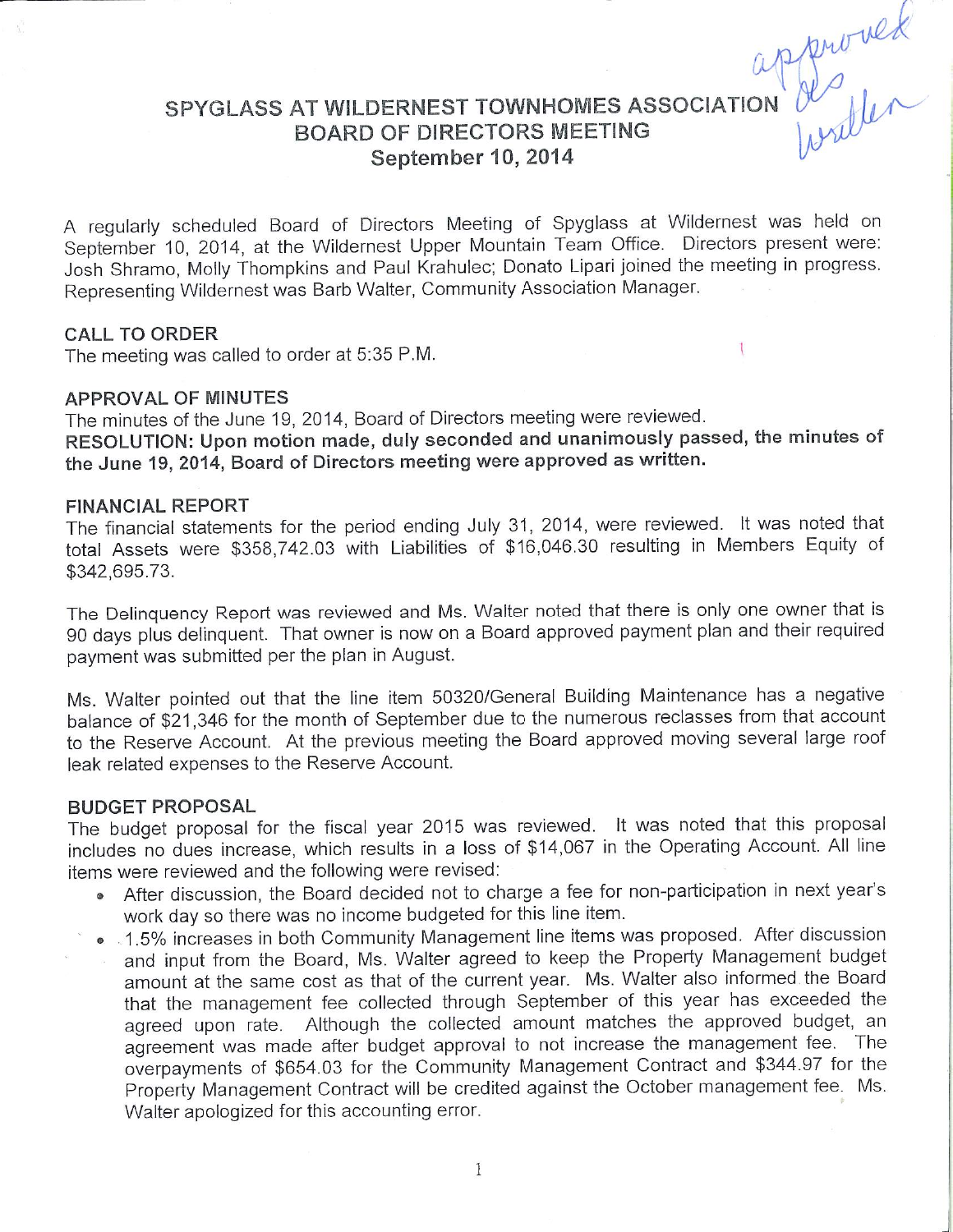- Since the HOA has recently contracted with Timberline Trash removal, the budget was reduced to \$4500 for this line item.
- The snow shoveling budget was reduced to \$17,000 from the \$20,000 on the proposal. Roof snow removal was also reduced to \$32,000 from the budgeted \$35,000.
- The Supplies & Materials, Grounds & Parking, and Miscellaneous Expense line items were all reduced to \$500 each.
- The Board decided to reduce the Reserve contribution by \$5,000 to increase the Operating  $\bullet$ income by that amount; in addition the Reserve dues will not be increased by the planned 7% as shown on the Major Maintenance Chart.
- Even though the Reserve Resale Contribution will be almost \$10,000 for this year, it was decided to only budget \$3000 in anticipation of at least one unit selling next year.
- The asphalt seal coat budget for 2014 was moved to 2015 on the budget proposal but the  $\bullet$ Board decided to keep the cost in this year. Mr. Lipari will contact some contractors to determine if it is too late to do seal coating this year; he also suggested that two speed bumps be considered near the property entrances to discourage speeding.
- The cost of the second phase of the garage door replacement project was reduced from  $\bullet$ \$35,000 to \$6,000 based on the estimated cost of this year's panel replacements.

The above revisions resulted in a projected loss of \$4,039 in the Operating Account and a loss of \$66,400 in the Reserve Account. After discussion the Board determined that a dues increase will not be necessary this year.

RESOLUTION: Upon motion made, duly seconded, and unanimously carried, the Board approved the budget as revised with no dues increase for the 2015 fiscal year.

# PROPERTY MANAGEMENT REPORT

Action List - Ms. Walter reported that the action list has not been updated at this point but it will be completed for the next meeting.

# **OTHER BUSINESS**

# Major Project Updates

- Reroofing Walk Through Since the entire Board has not been available to do a final walk through with Turner Morris, Mr. Kruhalec and Mr. Shramo volunteered to do the walk through within the next week. Ms. Walter will communicate with Mark Hubbard at Turner Morris to establish a date and time for the walk through.
- Exterior Paint Walk Through The Board will be available at 6:00 p.m. on Thursdav. September 11, to do the walk through. Ms. Walter will confirm Peak Paint's availability at that time.
- Garage Door Project Altitude Garage Door has not yet scheduled the garage door inspections so Mr. Lipari will contact them to schedule the date. The inspection memo was reviewed, as well as the list of doors that were identified to receive new panels. Since the original list only had 12 doors, eight more will be added because 20 new panels were ordered. Four were added after discussion and Mr. Krahulec will inspect all doors to determine the additional four doors.

# **Winter Contracts**

Snow Shoveling  $-$  Ms. Walter presented the shoveling costs from E & A Property Maintenance, which remain the same for ground shoveling at \$27/hour but the roof shoveling rate will increase to \$45/hour. The Board requested a contract for this winter's service and asked that the special areas that leaked last winter be included in the contract.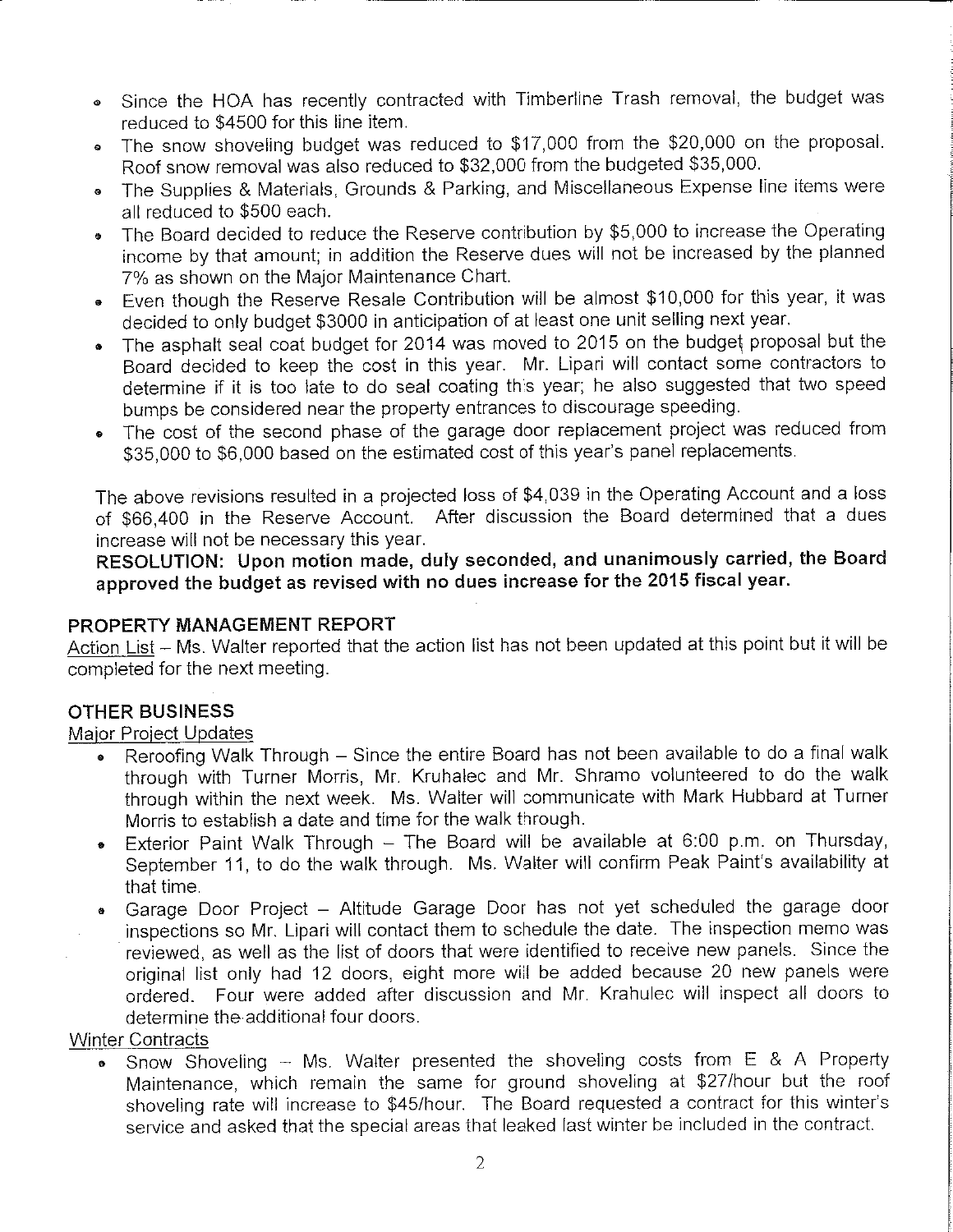- Snow Plowing The Hilco contract for plow service was reviewed. Mr. Lipari indicated he would like to investigate the rates offered by other contractors before making a decision on this service.
- Roof Snow Removal A contract will be requested from The Roofing Company to shovel only the buildings they reroofed in order to maintain those warranties. E & A will be used to shovel the remaining roofs because Turner Morris's roof shoveling rate is considerably more expensive. Turner Morris does not require that they shovel the buildings that they reroofed this year to maintain the warranty but they will require an inspection after the winter season to identify any damage caused during the roof shoveling process if another contractor is used.

Confirm/Establish Policies

- Night Vehicle Towing The Board directed that Wildernest immediately tow any vehicle blocking an owner's garage if such an issue is reported.
- . Radon Mitigation There are currently two units with radon control installations and neighbors have complained about the noise emanating from both installations. The Board directed that the owners of the two units be notified to contact their installers to inspect the devices and address the noise as required. Future radon control devices must be submitted to the Board for approval prior to installation and must be installed within the chimney chase to eliminate outside piping.

# **Additional Comments**

Mr. Krahulec reported that the ledger boards identified on various units for replacement during the walk through were not replaced on either work day. He will ask Peak Paint during the paint walk through if he can do such replacements. Another work day project that was not completed was adding spray foam around exterior pipe entries; it was requested that the Property Manager contact him to identify the particular areas to foam. Mr. Kruhalec also reported that there are numerous units with clusters of wiring on the roofs from old cable or other wiring installations. He will supply the unit numbers to Ms. Walter so that she can notify the owners to removal all unused and current wiring.

# OWNER REQUESTS/COMMUNICATION

Gutter Requests - Previous requests related to repair of heat tape over the entry of Unit 90 and the addition of heat tape over the entry of Unit 92 were considered. Based on input from the roofing contractors, heat tape can actually increase ice damming issues. Thus, the Board denied both these requests and will not approve the addition of heat tape on the roofs in the future.

Screen Door Request - The owner of Unit 30 requested approval to install a storm door but has already installed the door. After lengthy discussion of door color, the Board will allow white storm doors because there are already some in the complex. However, future storm door requests must include a photo of the proposed door.

Reimbursement for Power Washing - Since Peak Paint used the outside spigot associated with Unit 30 during the exterior paint project, the owner will be reimbursed for any amount over the billed minimum water usage.

# **NEXT MEETINGS**

The Annual meeting is October 11, 2014, at 10:00 a.m. After discussion of the meeting location, it was decided to have the meeting at the Wildernest Commercial Center. There will be a Board meeting immediately following the Annual.

# **ADJOURNMENT**

The meeting was adjourned at  $\partial$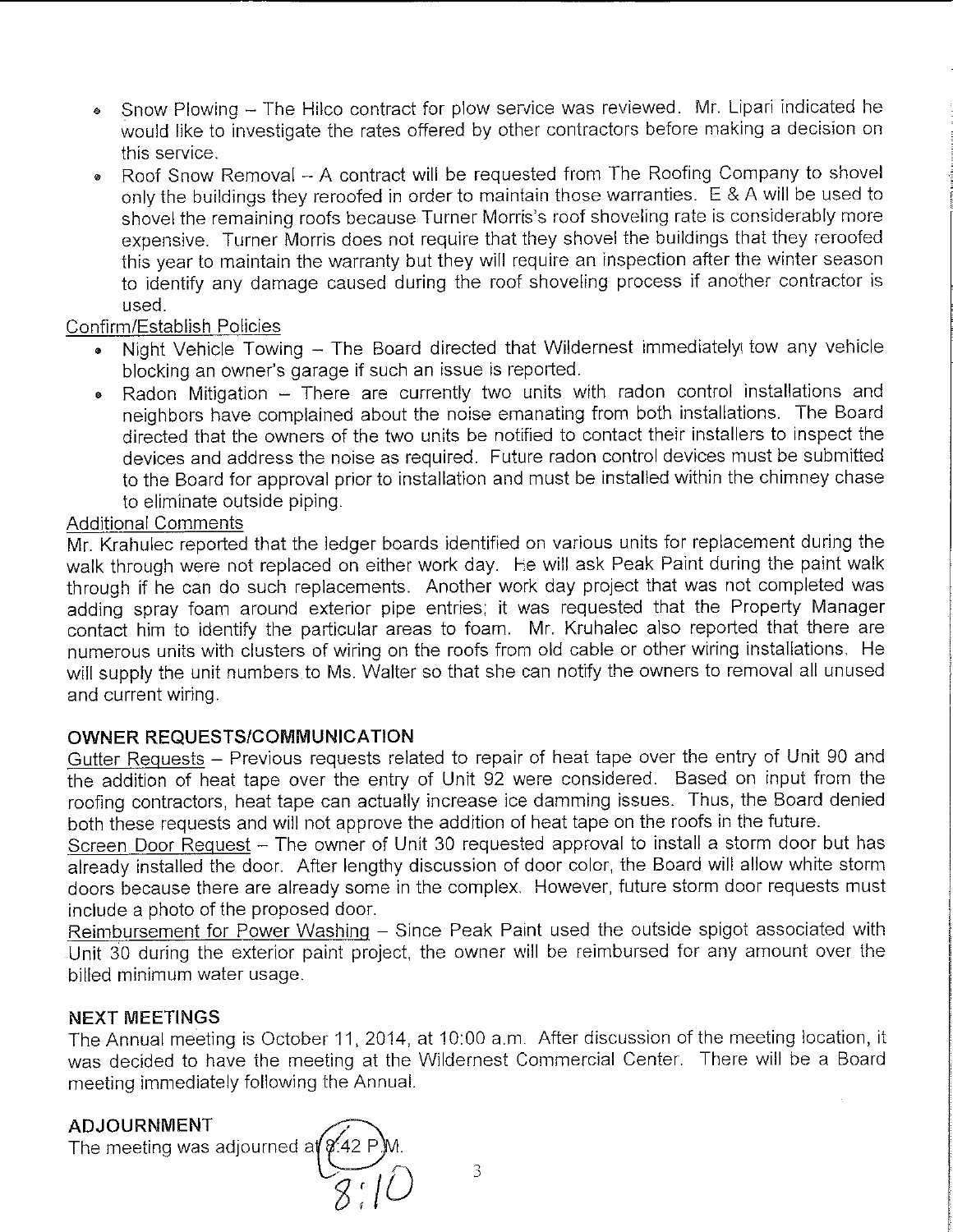# **SPYGLASS AT WILDERNEST TOWNHOMES ASSOCIATION ANNUAL MEETING October 11, 2014**

The Spyglass at Wildernest Townhomes Homeowners Association held its Annual Meeting on October 11, 2014, at the Wildernest Commercial Center. The meeting was called to order at 10:00 a.m. Representing Wildernest Property Management (WPM) was Barb Walter – Community Association Manager. The Board, comprised of Donato Lipari, Molly Tompkins, Paul Krahulec and Josh Shramo, was introduced followed by the owners present introducing themselves in lieu of a roll call.

| <b>Owners Present</b> |                 |             |             |  |  |  |
|-----------------------|-----------------|-------------|-------------|--|--|--|
| <b>UNIT</b>           | <b>NAME</b>     | <b>UNIT</b> | <b>NAME</b> |  |  |  |
| 08                    | Lipari          | 66          | Griffin     |  |  |  |
| $12 \overline{ }$     | <b>Tompkins</b> | 71          | Alfeld      |  |  |  |
| 28                    | Ninnemann       | 75          | Gaede       |  |  |  |
| 41                    | Jones           | 85          | Scervino    |  |  |  |
| 44                    | Krahulec        | 103         | Hayes       |  |  |  |
| 51                    | Weidenbacher    | 113         | Shramo      |  |  |  |
| 54                    | <b>Hurst</b>    | 115         | Randall     |  |  |  |

| <b>UNIT</b> | <b>NAME</b>       | <b>PROXY TO/</b><br><b>BUDGET</b><br><b>RATIFIED?</b> | <b>UNIT</b> | <b>NAME</b>   | <b>PROXY TO/</b><br><b>BUDGET</b><br><b>RATIFIED?</b> |
|-------------|-------------------|-------------------------------------------------------|-------------|---------------|-------------------------------------------------------|
| 14          | Lierz             | President/Yes                                         | 52          | Licko         | President/Yes                                         |
| 16          | Deneault/Redhorse | President/Yes                                         | 80          | <b>Bishop</b> | President/Yes                                         |
| 26          | Vora/Shah         | President/Yes                                         | 94          | Sandlin       | President/Yes                                         |
| 42          | Foreman           | President/Yes                                         | 105         | Rider         | President/Yes                                         |
| 46          | Giangrosso        | Krahulec/Yes                                          | 107         | Miller        | President/Yes                                         |

# **Owners Represented by Proxy**

Pursuant to the Bylaws (10% or 7 owners), the owners present and those represented by proxy represented a quorum.

#### **APPROVAL OF MINUTES**

**Upon motion made, duly seconded and unanimously carried, the minutes of the October 5, 2013, Annual Meeting were approved as written.**

#### **PRESIDENT'S REPORT**

Mr. Lipari noted the following items:

- The third phase of the roofing and painting projects were completed this past summer. There is one more phase for both projects and one more year of the special assessment.
- Garage doors were inspected on the spring walk through and 20 were noted to have lower panels replaced; no doors needed full replacement. The new panels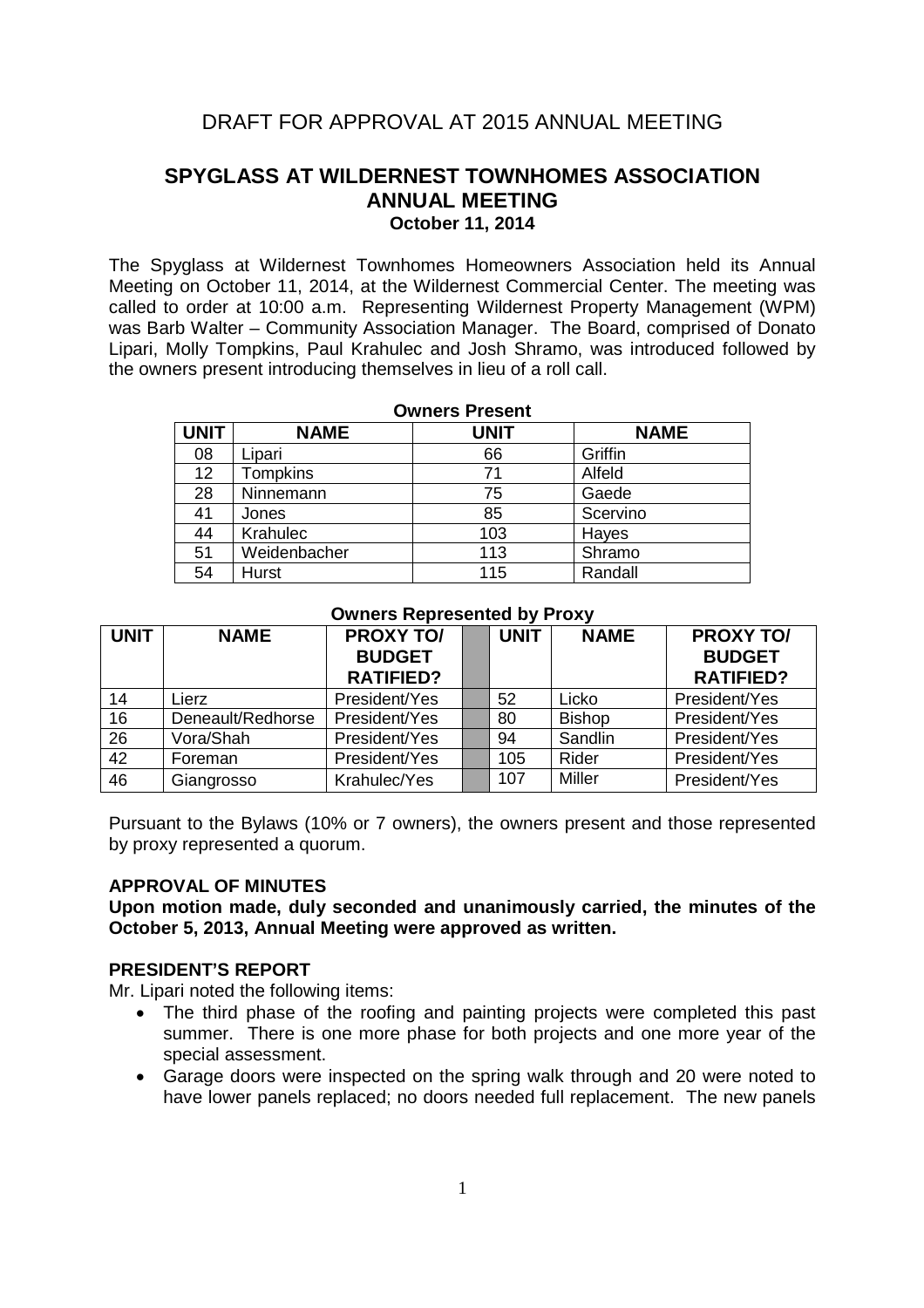have been ordered and are expected to be installed before the end of this month; after installation of the panels, those full garage doors will be painted.

- Spyglass switched to a new trash removal service recently, which should result in a reduced cost for trash and recycling services.
- Owners who participated in this year's work days were thanked for their involvement and commitment to the property. There was no fee levied for nonparticipation this year and next year's budget also does not include work day fees. Even though there is no fee for non-participation, all owners are still encouraged to attend one of the two annual work days because the projects completed enhance the property and result in reduced costs paid to outside contractors to perform the same work.

# **MANAGEMENT REPORT**

The current Community Association Manager for Spyglass is Barb Walter and the current Property Manager is Curt Kaskey (note that Mr. Kaskey is leaving Wildernest in two weeks and a new Manager will be assigned to Spyglass). Both can be reached by calling 970-513-5600 or by e-mail at walterb@wildernest.com or kaskeyc@wildernest.com. Wildernest appreciates being able to manage Spyglass. Ms. Walter reminded owners of the following:

- The primary source of information for the HOA is the website located at wildernesthoa.com.
- It is important that owners have insurance over and above the HOA's insurance, an HO6 policy, to cover their personal property and possibly the HOA insurance deductible of \$5000 if assessed to their unit.
- All units are strongly recommended to have a carbon monoxide detector installed. The detector is required if the unit is rented or sold, or if remodeling is completed to the extent that a building permit is necessary.

# **FINANCIAL UPDATE**

The financial report as of September 30, 2014, was reviewed. The total assets are \$304,682.51 with liabilities of \$5,864.26 resulting in equity of \$298,818.25. The YTD Operating Account balance indicates a higher loss than budgeted primarily due to high actual costs for snow shoveling and roof snow removal. The YTD Reserve Account loss is less than budget even though this year's roofing and painting projects came in over budget; the under budget loss is due to the garage door project costing less and not doing the projected asphalt crack fill and seal coat this year.

The Board approved budget was reviewed. Although the budget includes no dues increase, the Reserve contribution is reduced by \$5000 to help cover the original \$9,000 projected loss in the Operating Account. The Reserve contribution is also not increased by the 7% adjustment originally planned per the Major Maintenance Chart. Although the Reserve Account projects a loss of \$66,400, Ms. Walter explained that this is only a loss for the year due to the final phase of the anticipated reroofing and painting projects; the loss is covered by the substantial funds in the Reserve Account. It was also noted that the sale of four units at Spyglass in the past year resulted in an additional Reserve contribution of \$9,200.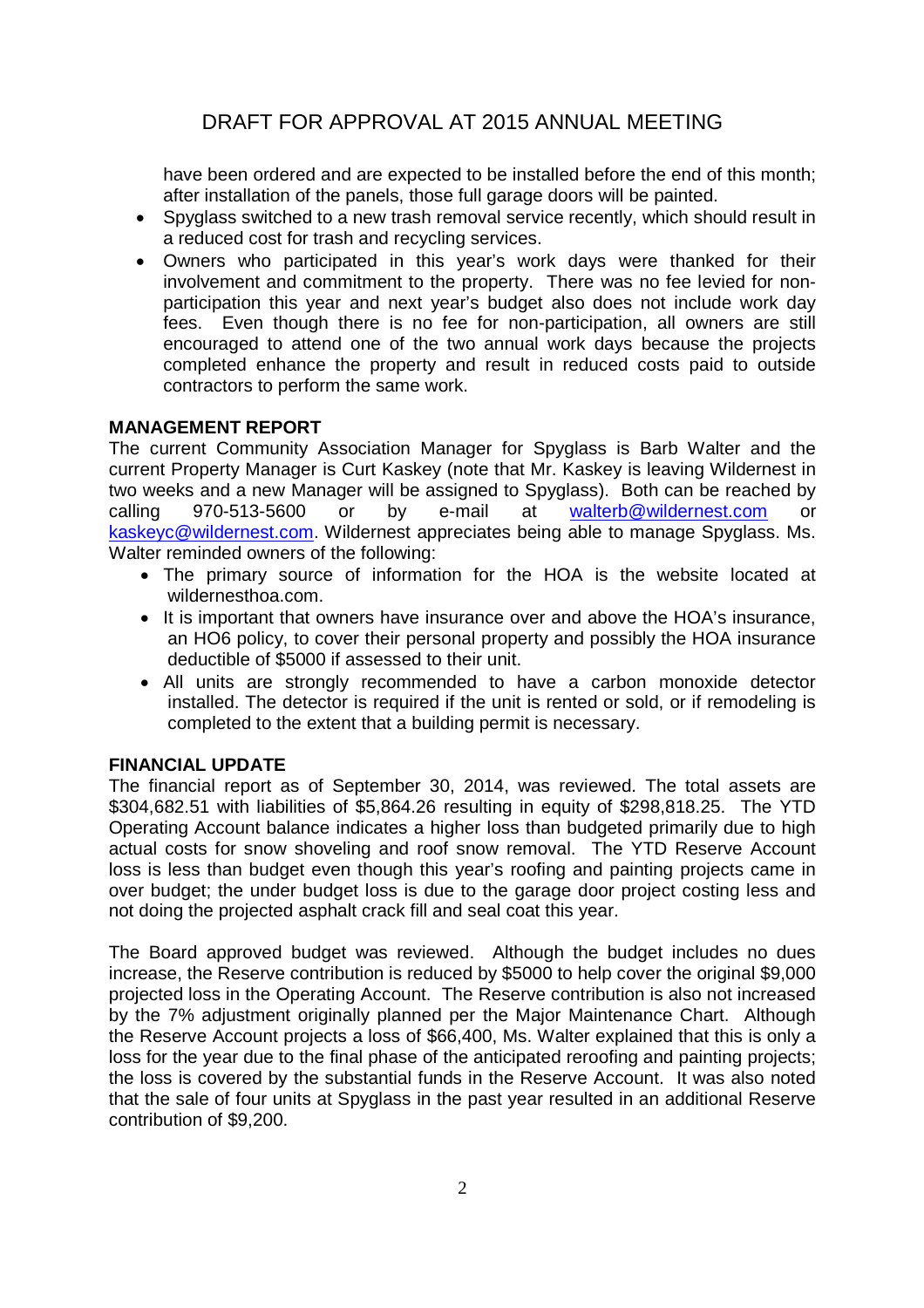The updated major maintenance chart (MMC) was reviewed, and projects for the upcoming year were noted. The final phases of the reroofing and painting projects will be completed in 2015; consequently, 2015 will be the last year for the \$800 special assessment to cover those projects. The garage doors not repaired this year will be inspected and identified for repair over the next two years. It is anticipated that the asphalt in the parking lot will need to be overlayed within the next few years; part of that project will also include the installation of concrete pans to aid in drainage through the parking lot. Considering the expense of such a project, it is likely it will be split out over two years.

Owners who haven't paid their 2014 special assessment were reminded the due date is December 31.

# **RESOLUTION: Upon motion made, duly seconded and unanimously carried, the 2015 Board Approved Budget was ratified as presented.**

# **ELECTION OF DIRECTORS**

Three Board positions are open this year; Molly Tompkins and Paul Krahulec agreed to run for re-election to the Board. Nominations or volunteers to fill the vacancy left by Dave Johnson upon the sale of his unit earlier this year were solicited from the owners. Jason Randall was nominated to fill the third Board position and the nominations were closed.

**RESOLUTION: Upon motion made, duly seconded and passed unanimously, it was agreed to not have a written ballot.**

**RESOLUTION: Upon motion made, duly seconded and passed unanimously, Molly Tompkins, Paul Krahulec and Jason Randall were unanimously elected to the Board of Directors for two-year terms to end in 2016.**

# **HOMEOWNER CONCERNS**

- Special Assessment An owner confirmed that 2015 will be the final year for the special assessment. The Board indicated that 2015 will be the final year for the \$800 special assessment for the roofing/painting project but pointed out that there is another large siding replacement project scheduled on the MMC in 2027, which may necessitate another special assessment.
- Final Roof Replacement Phase An owner asked how the buildings were determined for each year's replacement project. Four years ago all the buildings were inspected and prioritized based on condition and leak issues. The original replacement schedule covered five years but the project was later accelerated to be completed within four years.
- Recycling An owner pointed out that it is difficult to determine which trash receptacle is for recycling and the Board indicated that a sign has already been requested for that container. The container is for single-stream recycling, which includes all recyclable materials, but it was noted that glass may be eliminated from the single-stream process in the near future.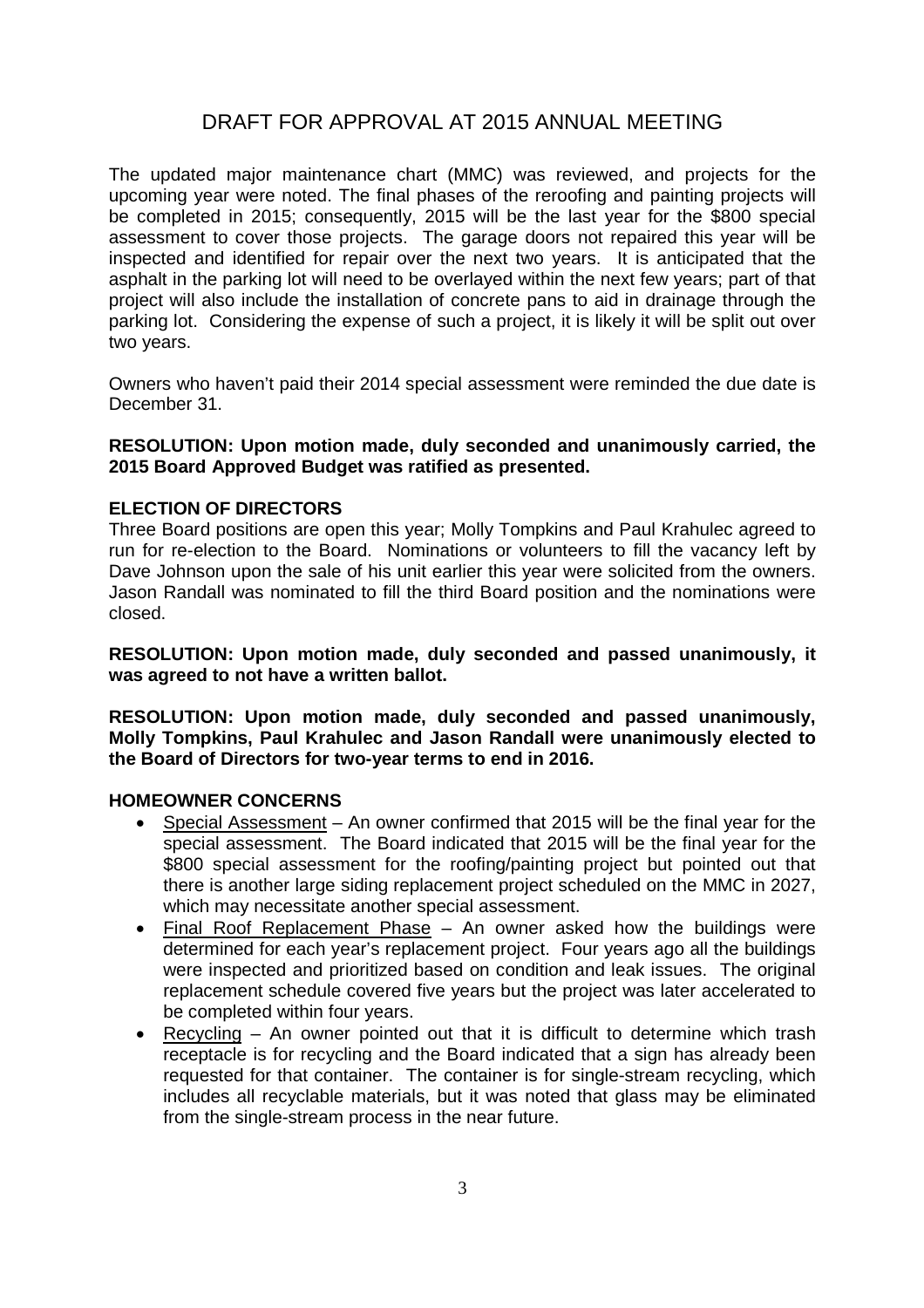- Garage Doors The owners expressed appreciation for the replacement of the panels, some of which were in very bad condition. The owner of unit 85 noted that her garage door had been hit by the plow sometime during last winter; this damage was not reported because the owner assumed plow damages would automatically be repaired in the spring as they have been in the past. Mr. Krahulec volunteered to inspect the garage door and Ms. Walter will report the damage to the plow contractor.
- Noxious Weeds An owner expressed concern regarding the continuing encroachment of the noxious daisies on the property. Various processes to address the problem were discussed; weed pulling will be added as a work day project and all owners were encouraged to pull the daisies around their units.
- Radon Mitigation An owner reported that some of the radon mitigation equipment on units is very noisy. Owners of two units with this equipment have been notified of the issue and the Board will continue to work on this noise issue, as well as how to install future equipment to avoid the noise.
- Window Replacement An owner asked for a reference for a window replacement contractor. Another owner who used Lowes for window replacement gave a negative reference for their work; Mr. Lipari indicated he could offer some contractors for this work.

# **NEXT MEETING AND WORK DAYS**

The next Annual Meeting will be held on Saturday, October 3, 2015, at 10:00 am at the Wildernest Commercial Center.

Work days were scheduled for Saturday, July 15, 2015, and alternately on Tuesday, August 11, 2015.

# **ADJOURNMENT**

The meeting was adjourned at 11:32 am.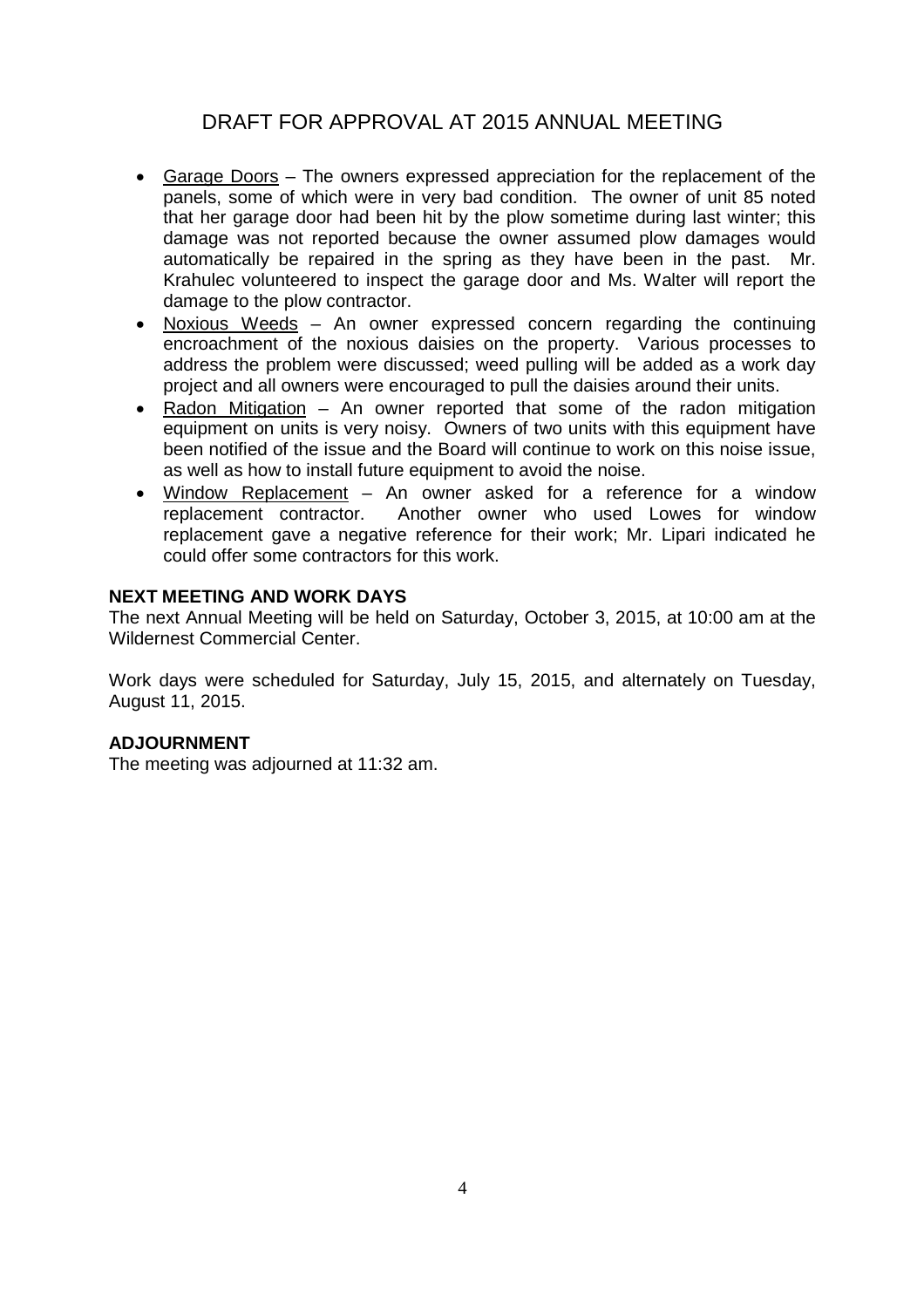# **SPYGLASS AT WILDERNEST TOWNHOMES ASSOCIATION BOARD OF DIRECTORS MEETING** October 11, 2014

A regularly scheduled Board of Directors Meeting of Spyglass at Wildernest was held on October 11, 2014, at the Wildernest Commercial Center following the Annual meeting. Directors present were: Donato Lipari, Josh Shramo, Paul Krahulec and Jason Randall. Representing Wildernest was Barb Walter, Community Association Manager.

# **CALL TO ORDER**

The meeting was called to order at 11:47 A.M.

#### **ELECTION OF OFFICERS**

Resolution: Upon motion made, duly seconded and unanimously carried, the following officers were elected by acclimation:

 $\mathbf{1}$ 

| President           | Donato Lipari   |
|---------------------|-----------------|
| Vice-President      | Molly Thompkins |
| Secretary/Treasurer | Josh Shramo     |

Mr. Randall was welcomed as a new member on the Board.

## **APPROVAL OF MINUTES**

The minutes of the September 10, 2014, Board of Directors meeting were reviewed. RESOLUTION: Upon motion made, duly seconded and unanimously passed, the minutes of the September 10, 2014, Board of Directors meeting were approved as written.

#### **FINANCIAL REPORT**

A full financial report was presented at the previous Annual meeting but Ms. Walter asked the Board members if they had any additional questions about financials for the period ending September 30, 2014; there were none.

The Delinguency Report was reviewed and Ms. Walter noted that there is only one owner that is 90 days plus delinquent for their regular dues. That owner is on a Board approved payment plan and has been adhering to their required payments since August. Generally, most owners still owe their full 2014 roof assessment or at least a portion of the assessment, which is due by December 31, 2014.

In response to Mr. Lipari's recent questions about why the HOA bank accounts are with Smart Street (the HOA Banking Division of Royal Bank of Canada) instead of in a local bank, Ms. Walter had provided information and the financial benefits for continuing the banking relationship with Smart Street. Ms. Walter asked if Mr. Lipari needed additional information on this issue or if the HOA wanted to switch their accounts to a local bank; Mr. Lipari is still researching this subject and no change will be made at this time.

#### **PROPERTY MANAGEMENT REPORT**

Action List – Ms. Walter reviewed the action list updated since the last meeting; the following items were discussed:

 $\mathbf{1}$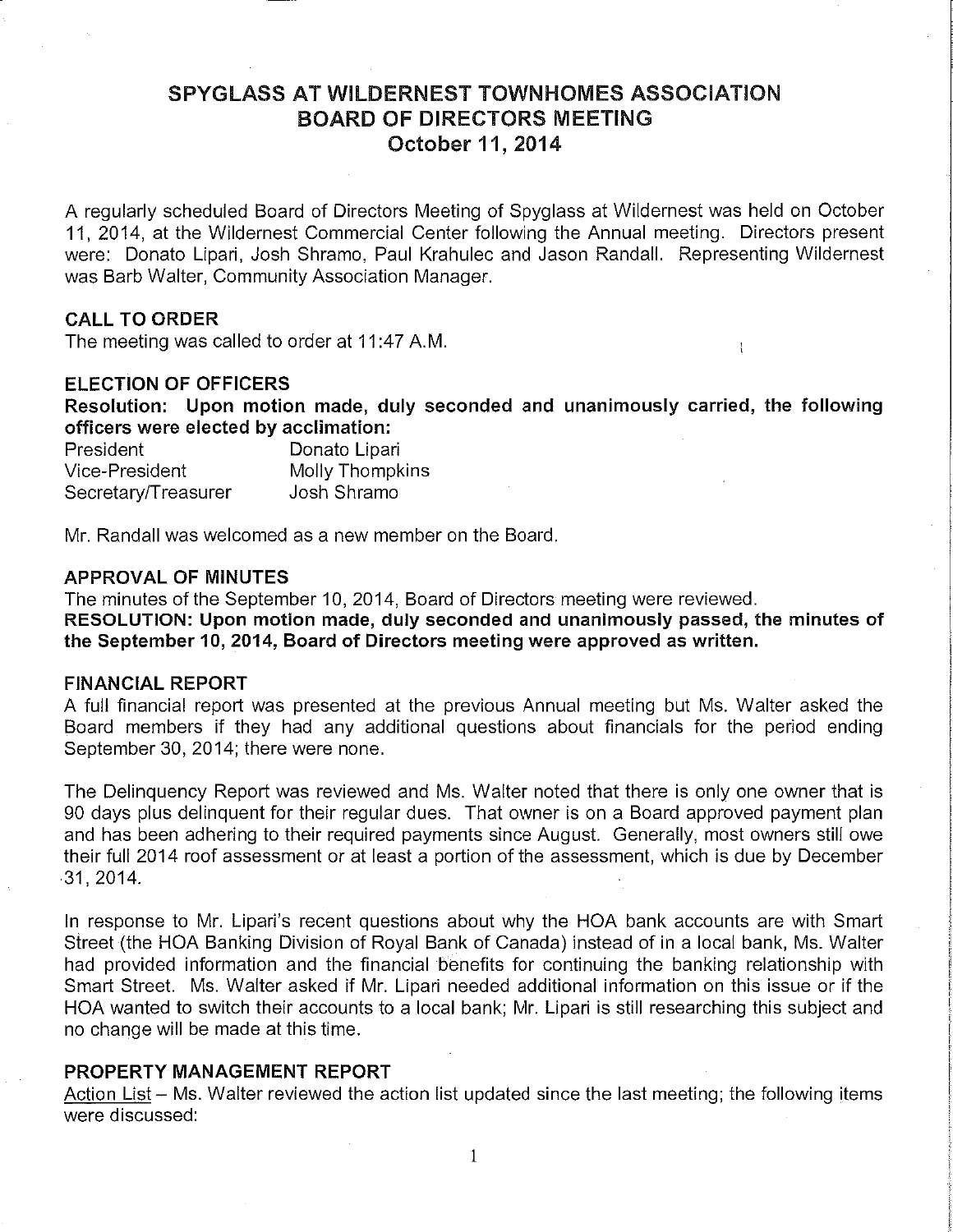- Ms. Walter stated she had not received the locations of the wiring clusters to be removed from various unit walls/roofs, which Mr. Krahulec was to send; he indicated he had sent it but would resend it to her.
- Curt Kaskey is not available to do the spray foam insulation project due to his eminent departure as a Wildernest employee so Ms. Walter reported that WPM Maintenance and Repair could do the project as early as next week. Mr. Krahulec will meet with a WPM tech to identify the locations that need the insulation.
- The ledger board project was not done on the work days so Mr. Krahulec will also ask WPM if that project can be done before winter; if not, it will be done in the spring.
- Mr. Kaskey will do some clean up on the electrical work done on the back of unit 77 and on  $\bullet$ the back of garages 73-81 by removing the extra wires and old clamps that are no longer needed; Ms. Walter has arranged with Peak Paint to paint the new wood and metal supports when the garage doors are painted next week.
- Mr. Lipari reported that he believes he is close to resolving the warranty issue with unit 117's leak that occurred last winter; he hopes to receive a payment of approximately \$2500 from The Roofing Company to help cover the repairs completed as a result of the leak.

# **OTHER BUSINES**

Final Roof Project Payment – After discussion, the Board approved the final payment of \$25,498.75 to Turner Morris Roofing. However, Mr. Krahulec pointed out that during the roof walk through with Mark Hubbard it was noted that an additional shingle repair was needed on the roof area over unit 60, 62 or 64. It was requested on the walk through that Mr. Hubbard provide a proposal for that repair but nothing has been received; Ms. Walter was directed to follow up with Mr. Hubbard.

Garage Door Project – Altitude Garage Door installed the new door panels and also completed the various minor repairs on the 20 identified doors yesterday. Peak Paint is scheduled to paint those doors and the other unpainted doors next week.

Snow Shovel Contract – The draft snow shovel contract with  $E \& A$  Property Maintenance was reviewed. The phrase about the contractor removing snow in front of each garage door will be omitted as Spyglass owners are required to clear the snow in front of their own garage doors. Under the Special Note clause, it will be added that snow from the walkways will not be stored against the siding of any building, in addition to those particular buildings mentioned. It was also suggested that a hold harmless clause be added to the contract: Mr. Krahulec has a sample clause that he will provide to Ms. Walter. Upon including the designated revisions, the Board approved the execution of the contract with E & A Property Maintenance for the 2014-2014 winter season.

# OWNER REQUESTS/COMMUNICATION

Satellite Dish Removals – Ms. Walter reported that she had been in contact with the owner of unit 73 who is out of state dealing with a family illness. Since the owner may not return to Summit County for a long period of time, he requested the Board's consideration in allowing the satellite dish to remain on the roof until Spring. After discussion, the Board decided the removal must be done prior to the onset of winter so that the necessary roof repair can be completed before snowfall; also all other dishes have been removed from unit roofs and the Board feels consistency in the policy must be maintained. The Board directed Ms. Walter to notify the owner that the dish must be removed within 14 days (by October 27, 2014) or the HOA will schedule the removal and bill it, as well as the subsequent roof repair charges, to the owner.